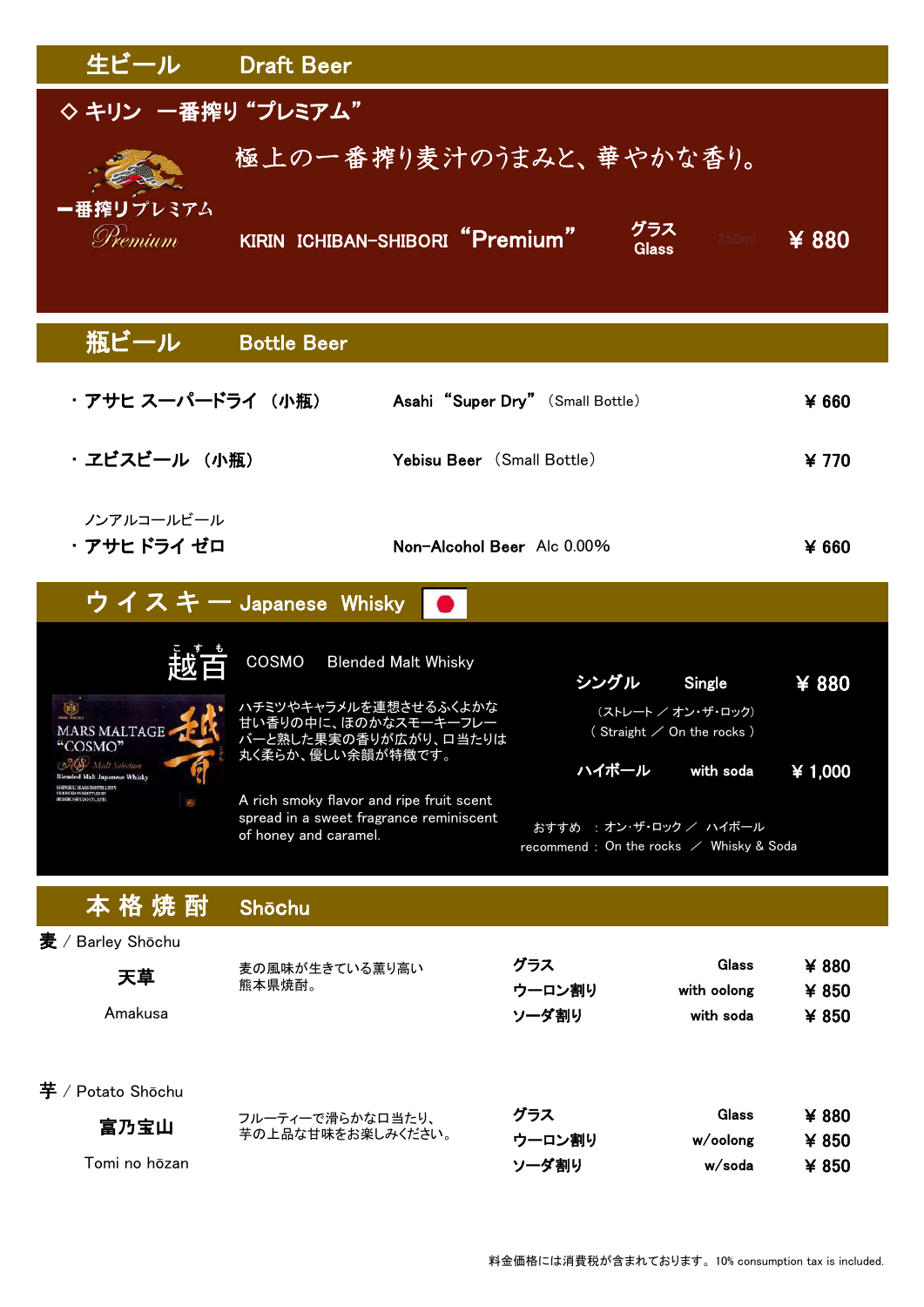## ワイン / Wine

Red Wine

・松本平ブラッククイーン Matsumotodaira Black queen 信州松本平産ブラッククイーンをフレンチオーク樽に て熟成。濃紫色の深い色合い、凝縮された果実味、 適度な渋みが特徴のバランスの良い赤ワイン。 グラス Glass Glass ¥ 880

## White Wine

| ・善光寺竜眼         | ライチのような香りとほのかな樽香、穏やかな味わ<br>いが和食と相性◎。信州産の善光寺竜眼種を使用 | グラス | Glass | ¥ 880 |
|----------------|---------------------------------------------------|-----|-------|-------|
| Zenkōji Ryugan | し、フレンチオーク樽にて熟成させました。                              |     |       |       |

|      | 果実酒/Fruit Wine   |                                 |              |                           |                |  |
|------|------------------|---------------------------------|--------------|---------------------------|----------------|--|
| ・梅酒  | <b>Plum Wine</b> | 和歌山県の梅を日本酒で仕込んだ<br>ふくらみのある味わい。  | グラス<br>ソーダ割り | <b>Glass</b><br>with soda | ¥ 660<br>¥ 850 |  |
| ・柚子酒 | Yuzu citron Wine | 柚子を日本酒に漬け込んだ爽やかな香りと<br>酸味の美容飲料。 | グラス<br>ソーダ割り | <b>Glass</b><br>with soda | ¥ 660<br>¥ 850 |  |

| ノンアルコール飲料 / Non Alcohol Beverages           |                       |              |                                        |                |  |
|---------------------------------------------|-----------------------|--------------|----------------------------------------|----------------|--|
| ・ノンアルコール梅酒<br>Non Alcohol Plum Wine         | 酔わない美味しい梅酒をお楽しみ頂けます。  | グラス<br>ソーダ割り | <b>Glass</b><br>with soda $\angle 750$ | ¥ 660          |  |
| ・ノンアルコール柚子酒<br>Non Alcohol Yuzu citron Wine | 酔わない爽やかな柚子酒をお楽しみ頂けます。 | グラス<br>ソーダ割り | Glass<br>with soda                     | ¥ 660<br>¥ 750 |  |

## ソフト ドリンク / Soft Drink

| ・オレンジジュース Orange juice |              | ¥ 550 | ・ウーロン茶 | Oolong tea | ¥ 550 |
|------------------------|--------------|-------|--------|------------|-------|
|                        |              |       |        |            |       |
| ・トマトジュース               | Tomato Juice | ¥ 550 | ・ペリエ   | Perrier    | ¥ 550 |
| ・コーラ                   | Cola         | ¥ 550 |        |            |       |
| ・コーラ・ゼロ                | Cola - Zero  | ¥ 550 |        |            |       |
| ・ジンジャーエール Ginger Ale   |              | ¥ 550 |        |            |       |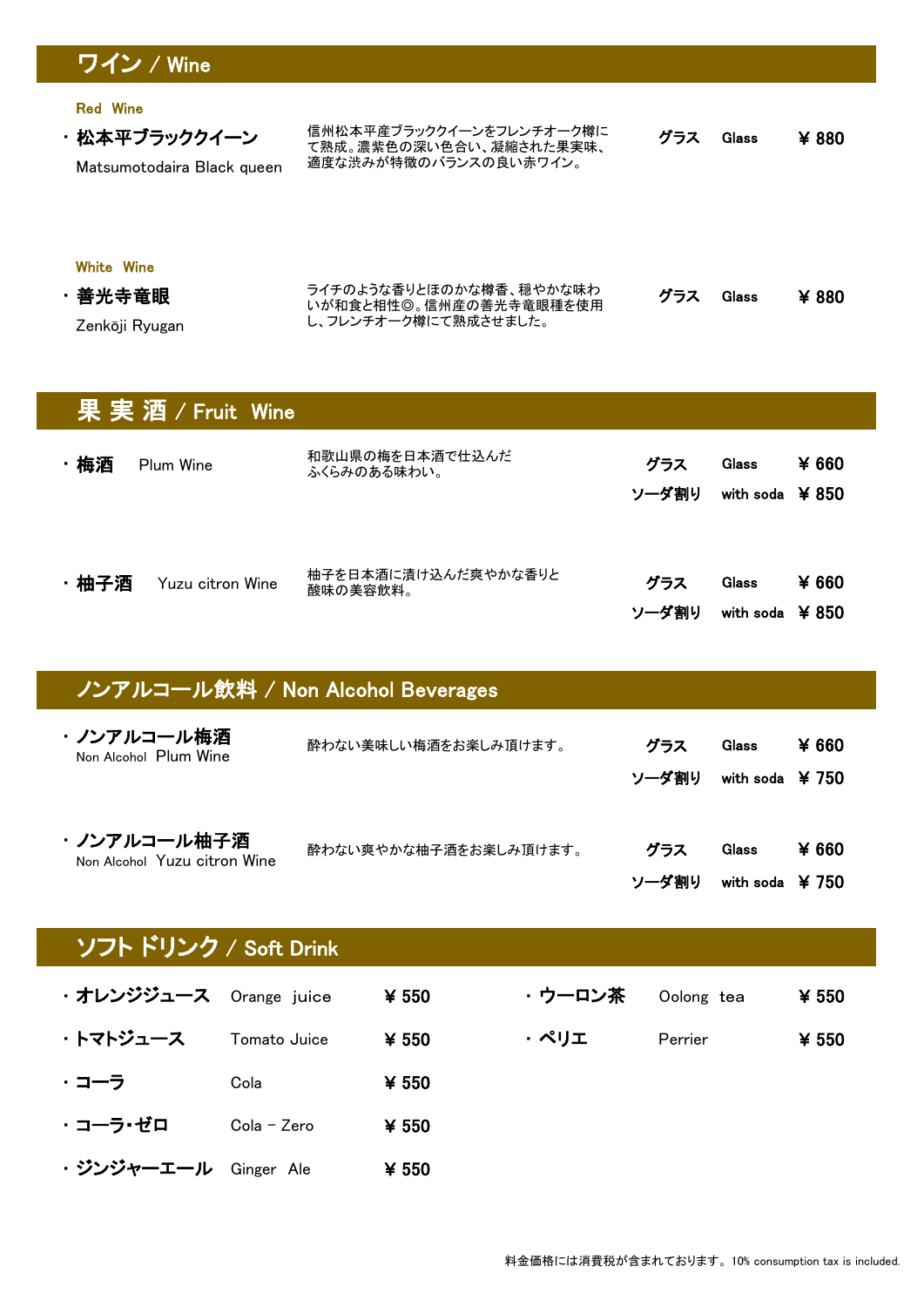| <b>Japanese Red Wine</b>                                                       | 国産赤ワイン                                             |                                                                                                                                                                                                   |                          |
|--------------------------------------------------------------------------------|----------------------------------------------------|---------------------------------------------------------------------------------------------------------------------------------------------------------------------------------------------------|--------------------------|
| シャトー・メルシャン 城の平<br>Chateau Mercian Jyōnohira                                    | 山梨県<br>甲州市<br>CS, ML<br>フルボディ<br>Full body         | 熟したカシスやラズベリーといったベリー系の果実の香り、ヴァニラやチョ<br>コレートの樽由来の香り、スパイス、腐葉土やなめし皮などの香りが調和<br>しています。穏やかな酸味と共に豊かな果実味、柔らかなタンニンが余<br>韻として残ります。                                                                          | <b>Bottle</b><br>¥16,500 |
| シャトー・メルシャン<br>北信カベルネ・ソーヴィニョン<br>Chateau Mercian<br>Hokushin Cabernet Sauvignon | 長野県<br>北信地区<br><b>CS</b><br>フルボディ<br>Full body     | カシス、ブラックチェリー等の黒い果実の香りが豊かに感じられ、スパイ<br>ス、チョコレート、コーヒー、ヴァニラなど樽育成に由来する香りが全体を<br>よく包み込みます。心地よい酸を感じた後、豊かな果実感と柔らかなタン<br>ニンが口中に広がります。                                                                      | ¥12,650                  |
| シャトー・メルシャン 椀子メルロー<br>Chateau Mercian Mariko Merlot                             | 長野県<br>上田市<br>ML<br>フルボディ<br>Full body             | カシスやブラックベリーといった黒い果実、タバコ、チョコレート、コーヒー<br>などの樽育成に由来する香り、スパイシーな香りやなめし皮といった香り<br>がほどよく調和しています。心地よい酸をとらえた後、しなやかで甘いタ<br>ンニンの味わいが長い余韻として口中に広がります。                                                         | ¥ 10,450                 |
| サントリー 登美の丘 <赤><br>Suntory<br>Tomi no oka Red                                   | 山梨県<br>甲斐市<br>ML, CS, CF<br>フルボディ<br>Full body     | ロ当たりはスムースで、赤系果実とチョコレートのニュアンスが感じられ<br>る。ほどよい酸味と、優しくシルキーなタンニンがバランスよく調和した、<br>エレガントな味わい。                                                                                                             | ¥ 9,350                  |
| シャトー・メルシャン 長野メルロー<br>Chateau Mercian Nagano Merlot                             | 長野県<br>全域<br>ML<br>フルボディ<br>Full body              | カシスやブラックチェリーなどの黒い果実、スパイスやドライフルーツ、<br>ヴァニラなどの香りが感じられ、なめし皮や腐葉土などの香りが複雑さを<br>与えています。心地よい酸としっかりとしたタンニンがバランスよく調和し<br>たエレガントなワイン。                                                                       | ¥ $8,250$                |
| ココファームワイナリー 農民ロッソ<br>Coco Farm & Winery Nōmin Rosso                            | 栃木県<br>ミディアムボディ<br>Medium body                     | マスカット・ベーリーAやブラック・クィーンと、伝統的なボルドー品種メルロ<br>山形県、茨城県 やカベルネ・ソーヴィニョンから構成。<br>長野県、山梨県 ラズベリー、イチゴ、ダークチェリー、ミントの香りに加えアーシーな風味も<br>MBA BQ ML CS ある。オーク樽からくる上品な甘み、さわやかな酸と溶け込んだやさしい<br>タンニンがロ中に広がり染み入るような余韻が心地いい。 | ¥7,150                   |
| 高畠ワイン クラシック メルロー& カベルネ<br>Takahata Winery<br>Merlot & Cabernet Sauvignon       | 山形県<br>高畠町<br>ML, CS<br>ミディアムボディ<br>Medium body    | "まほろばの里"高畠町で育てたメルローとカベルネソーヴィニヨンから醸<br>したミディアムボディの赤ワイン。<br>ブラックベリー、プラム、バニラを思わせる奥行きある凝縮感をお楽しみ<br>いただけます。                                                                                            | ¥ 6,160                  |
| アルプスワイン 松本平ブラッククイーン<br>Alps Wine Matsumotodaira Black queen                    | 長野県<br>松本平<br>BQ<br>フルボディ<br>Full body             | 信州松本平産ブラッククイーンをフレンチオーク樽にて熟成させました。<br>濃紫色の深い色合い、凝縮された果実味、そして適度な渋みが特徴。<br>*ブラッククイーンは、ゴールデンクイーン種とベリー種の交配により生ま<br>れた日本固有の黒葡萄品種です。                                                                     | ¥ 4,620                  |
| シャトーメルシャン 山梨マスカットベーリーA<br>Chateau Mercian<br>Yamanashi Muscat Bailey A         | 山梨県<br>全域<br><b>MBA</b><br>ミディアムボディ<br>Medium body | ストロベリー、クランベリーのような赤い果実に加え、綿菓子、キャンディ<br>のような甘い香りがトップに立ち上ります。適度な酸味と穏やかなタンニ<br>ンを感じ、ミルキーな甘い味わいとのバランスが非常に心地よいワイン。                                                                                      | ¥ 4,620                  |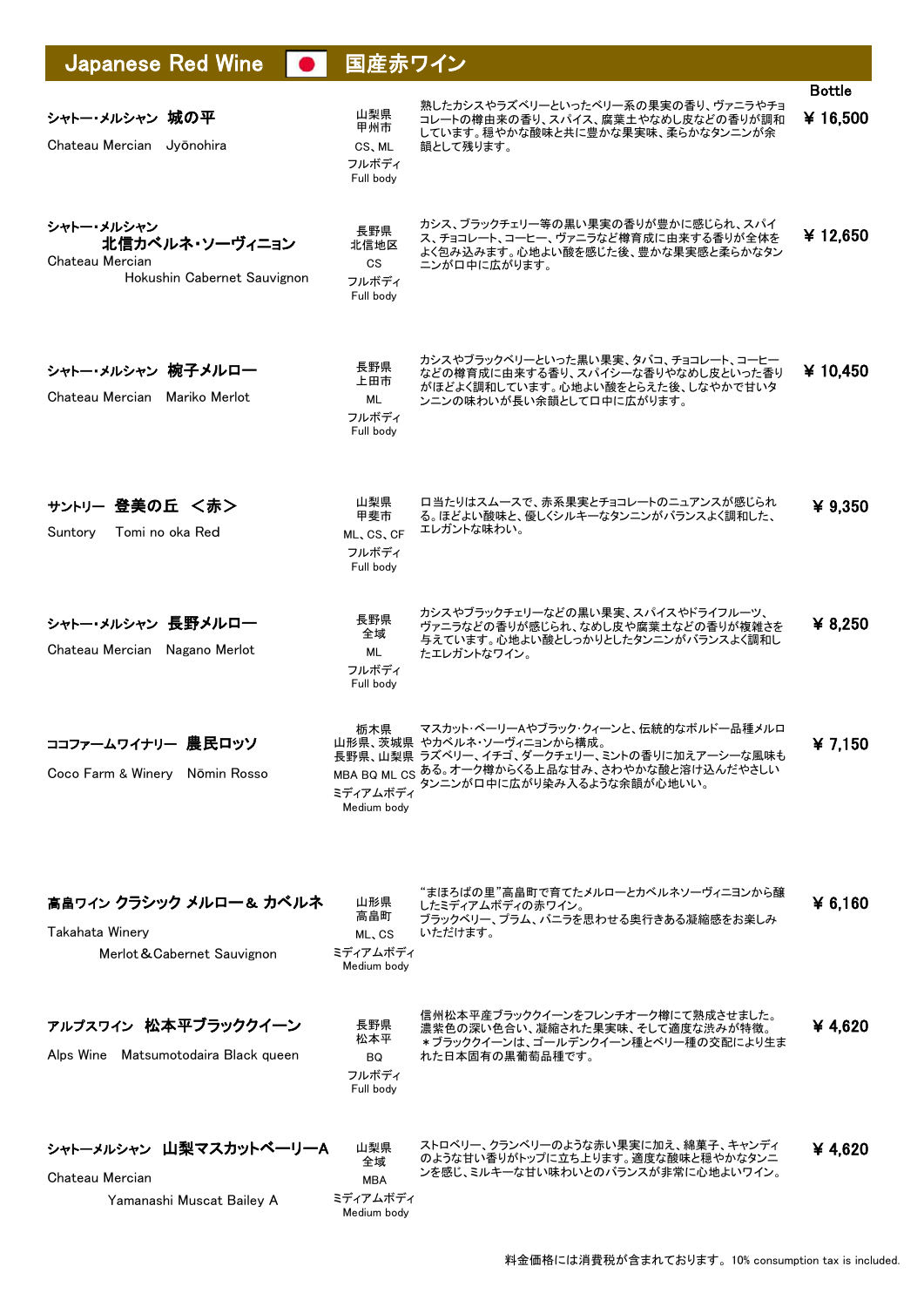| Japanese Sparkling Wine                                              |                                                   | スパークリングワイン                                                                                                                                | <b>Bottle</b> |
|----------------------------------------------------------------------|---------------------------------------------------|-------------------------------------------------------------------------------------------------------------------------------------------|---------------|
| スパークリング シャルドネ<br>安心院ワイン<br>Ajimu Sparkling Wine Chardonnay           | 大分県<br>宇佐市<br>Chardonnay<br>辛口 / Drv              | 安心院で収穫されたシャルドネを100%利用したスパークリングワインで<br>国内でも珍しいビン内2次発酵にて製造。シャルドネ100%、桃や洋ナシ<br>のような香りとアールグレイのような甘美なフローラルさを想像される香<br>り。                       | ¥10,450       |
| 高畠ワイナリー 嘉 スパークリング シャルドネ<br>Takahata Winery "YOSHI" Sparkling         | 山形県<br>高畠町<br>Chardonnay                          | 柑橘系や白い花のような華やかな香り、豊かなうまみをともなう酸を感じ<br>られる、すっきりとした味わいの辛口スパークリングワインです。                                                                       | ¥ 5,170       |
|                                                                      | 辛口 / Dry                                          | Minimum Bottle $\ll$ 200ml $\gg$                                                                                                          | ¥ 1,540       |
| Japanese White Wine                                                  |                                                   | 国産白ワイン                                                                                                                                    | <b>Bottle</b> |
| シャトー・メルシャン<br>椀子ソーヴィニョンブラン<br>Chateau Mercian Mariko Sauvignon Blanc | 長野県<br>上田市<br>SB<br>辛口/Drv                        | 色合いは輝きのあるレモンイエロー。グレープフルーツやライムなどのさ<br>わやかな柑橘の香りのほか、ハーブやよく熟したパッションフルーツ、マン<br>ゴーのようなトロピカルフルーツの香りがあふれます。さわやかな酸味と<br>ともに心地よいミネラル感を捉え、口中に広がります。 | ¥ 10,450      |
| サントリー 登美の丘 シャルドネ<br>Suntory<br>Tomi No Oka Chardonnay                | 山梨県<br>甲斐市<br>Chardonnay<br>辛口 / Dry              | バイナッフルやバッションフルーツを想わせる、南国フルーツのフレッシュ<br>な香りとジューシーでふくらみがあり、爽やかな酸味が心地よく感じられる<br>辛口ワイン。                                                        | ¥ 9,350       |
| 椀子シャルドネ<br>シャトー・メルシャン<br>Chateau Mercian Mariko Chardonnay           | 長野県<br>上田市<br>Chardonnay<br>辛口 / Dry              | 色合いは輝きのあるイエロー。 パイナップルや熟したモモなどのフルー<br>ツ、樽発酵由来の穏やかなヴァニラやアーモンドの香り、ほのかにハーブ<br>やドライフルーツのようなニュアンスも感じられます。程よい酸を感じた<br>後、豊かな果実味がワインに凝縮感を与えています。   | ¥ 8,250       |
| 長野シャルドネ<br>シャトー・メルシャン<br>Chateau Mercian Nagano Chardonnay           | 長野県<br>上田市、長野市、<br>須坂市等<br>Chardonnay<br>辛口 / Dry | 爽やかな酸味を捉えた後、ミネラル感と果実味が余韻として広がります。<br>長野県で収穫されたシャルドネを醸造した、品の良いなめらかな口当たり<br>と適度なミネラル感とコクを感じられる、味わいのバランスがとても良いワ<br>インです。                     | ¥ 7,150       |
| シャトー・メルシャン 大森リースリング<br>Chateau Mercian Omori Riesling                | 秋田県<br>横手市<br>Riesling<br>やや辛口<br>Semi dry        | 秋田県横手市大森町のしっかりとした酸を持つリースリングを収穫。<br>色合いは光沢のある淡いレモンイエロー。レモン、ライムなどの新鮮な柑<br>橘と、白い花やハーブのような香りのフルーティーな風味とキレのあるさ<br>わやかな酸味とのバランスが良いワインです。        | ¥ 6,160       |
| 甲州きいろ香<br>シャトー・メルシャン<br>Chateau Mercian Kōshu Kiiroka                | 山梨県<br>甲府市<br>Kōshu<br>辛口 / Dry                   | 色合いは輝きのある麦わら色。ユズ、カボス、スダチといった和柑橘の香<br>りやグレープフルーツ、ライムを想起させるさわやかな柑橘の香りが豊か<br>に感じられます。さわやかな酸とミネラル感がロ中に広がります。                                  | ¥ 6,160       |
| 高畠ワイン クラシック上和田ピノ・ブラン<br>Takahata Winery Kamiwada Pinot Blanc         | 山形県<br>高畠町<br>Pinot Blanc<br>辛口 / Dry             | 標高の高い高畠町・上和田地区のピノブランを使用しています。 キレの<br>ある酸味が特徴で、爽やかで清涼感あふれる辛口の白ワイン。洋梨、林<br>檎、柑橘類を思い起こさせる果実の調べをお楽しみください。                                     | ¥ 5,170       |
| アルプスワイン 善光寺竜眼<br>Alps Wine Zenkōji Ryugan                            | 長野県<br>松本平<br>Ryugan<br>やや辛口<br>Semi dry          | ライチのような香りとほのかな樽香、穏やかな味わいが和食と相性◎<br>信州産の善光寺竜眼種を使用し、フレンチオーク樽にて熟成させました。                                                                      | ¥ 4,620       |
| シャトーメルシャン 山梨甲州<br>Chateau Mercian Yamanashi Koshu                    | 山梨県<br>全域<br>Kōshu<br>辛口 / Dry                    | 青リンゴ、カボス、スダチなどさわやかな柑橘香を感じた後、シュール・<br>リー製法に由来する焼いたパンのニュアンスが広がる。フレッシュな酸味<br>とともに、甲州ブドウの果皮が持つ心地よい渋味と、はつらつとした酸味<br>が感じ取れるワイン。                 | ¥ 4,620       |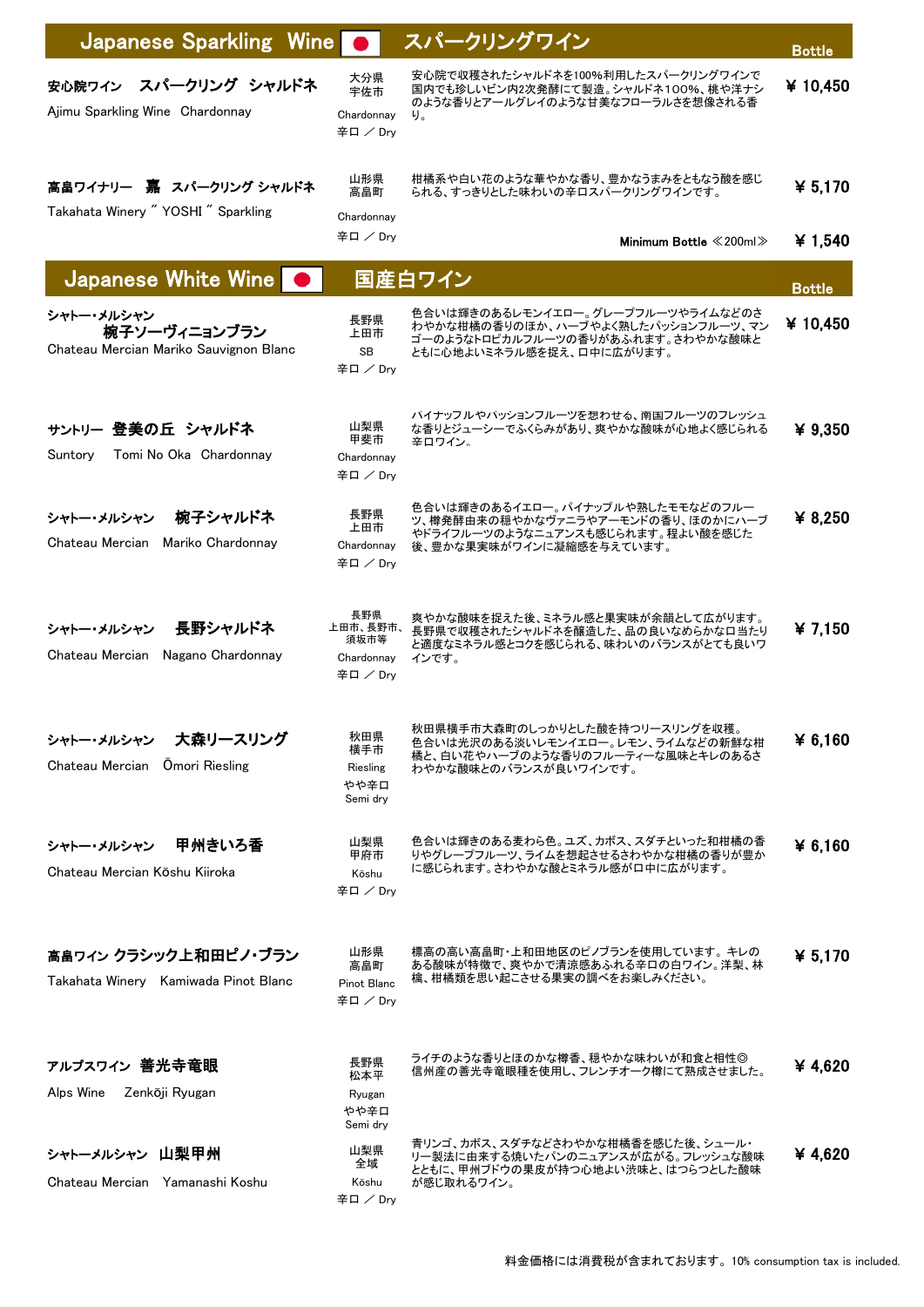| 陸奥八仙 特别純米                                                                                                      | 青森県 八戸市          |            |                   |           |
|----------------------------------------------------------------------------------------------------------------|------------------|------------|-------------------|-----------|
|                                                                                                                |                  |            |                   |           |
| <b>Mutsuhassen</b><br>* Junmai *                                                                               | 日本酒度/SMV         | 3.0        | 150ml             | ¥ 1,200   |
| おすすめ : 冷酒~ぬる燗                                                                                                  | 精米歩合 55~60%      |            | ボトル               | ¥ 5,500   |
|                                                                                                                | Alc              | 15%        | 720ml             |           |
| 芳醇さに加え、旨みと丸みを帯びた非常にバランスのとれた味わいで、冷やからぬる燗までお楽しみいただけます。                                                           |                  |            |                   |           |
| 南部美人 大吟醸                                                                                                       | 岩手県 二戸市          |            |                   |           |
| Nanbubijin                                                                                                     | 日本酒度/SMV         | 5.0        | 150 <sub>ml</sub> | ¥ 1,600   |
| * Daiginjō *                                                                                                   | 精米歩合             | 40%        |                   |           |
| おすすめ : 冷酒~ぬる燗                                                                                                  | Alc              | 15%        | ボトル<br>720ml      | ¥7,500    |
| 華やかな香りとしっとりと綺麗な酒質の中に、甘みと旨味もしっかり残っているバランスの整った淡麗な大吟醸です。                                                          |                  |            |                   |           |
| 浦霞 純米                                                                                                          | 宮城県 塩竈市          |            |                   |           |
|                                                                                                                |                  |            |                   |           |
| <b>Urakasumi</b><br>* Junmai *                                                                                 | 日本酒度/SMV<br>精米歩合 | 2.0<br>65% | 150ml             | ¥ 1,300   |
|                                                                                                                | Alc              | 16%        | ボトル               |           |
| おすすめ : 冷酒~ぬる燗                                                                                                  |                  |            | 720ml             | $*6,000$  |
| 米の旨みが存分に生きた、すっきりとバランスのよい味わい。                                                                                   |                  |            |                   |           |
| 純米吟醸<br>純愛仕込                                                                                                   | 福島県 会津若松市        |            |                   |           |
| <b>Sharaku</b>                                                                                                 | 日本酒度/SMV         | 1.0        |                   |           |
| * Junmai Ginjō*                                                                                                | 精米歩合             | 50%        | 150ml             | ¥ 1,500   |
| おすすめ : 冷酒~ぬる燗                                                                                                  | Alc              | 16%        | ボトル<br>720ml      | ¥ 6,800   |
| 「純愛仕込」とは「米を愛し、酒を愛し、人を愛す。みなさまに愛される酒を目指します。」との蔵元の情熱を示したもの。<br>落ち着いた立ち香に加え、口の中に入れる果実の様な含み香が特徴です。フレッシュ感とコクがあり、切れ味◎ |                  |            |                   |           |
| 大 七 純米                                                                                                         |                  | 福島県 二本松市   |                   |           |
| <b>Daishichi</b>                                                                                               | 日本酒度/SMV         | 2.0        |                   |           |
| * Junmai *                                                                                                     | 精米歩合             | 65%        | 150ml             | ¥ 1,210   |
| おすすめ : 冷酒~ぬる燗                                                                                                  | Alc              | 16%        | ボトル               | ¥ $5,500$ |
| 日本古来の伝統,生酛仕込みの存在感のある奥深いコクと洗練されたキレの良さ。                                                                          |                  |            | 720ml             |           |
| 膨らみのある旨みと丸く存在感のある辛口。大七を代表する銘酒。                                                                                 |                  |            |                   |           |
| 久保田 碧寿 純米大吟醸                                                                                                   | 新潟県 長岡市          |            |                   |           |
| Kubota Hekiju                                                                                                  | 日本酒度/SMV         | 2.0        | 150ml             | ¥ 1,700   |
| * Junmai Daiginjō *                                                                                            | 精米歩合             | 50%        |                   |           |
| おすすめ : 冷酒~ぬる燗                                                                                                  | Alc              | 15%        | ボトル<br>720ml      | ¥ $8,000$ |

乳酸菌の力を最大限引き出す、伝統的な醸造方法の山廃仕込みならではのどっしりとした旨味を感じさせながらも、 爽やかでシャープな酸味、キレのある軽いのど越しが特長。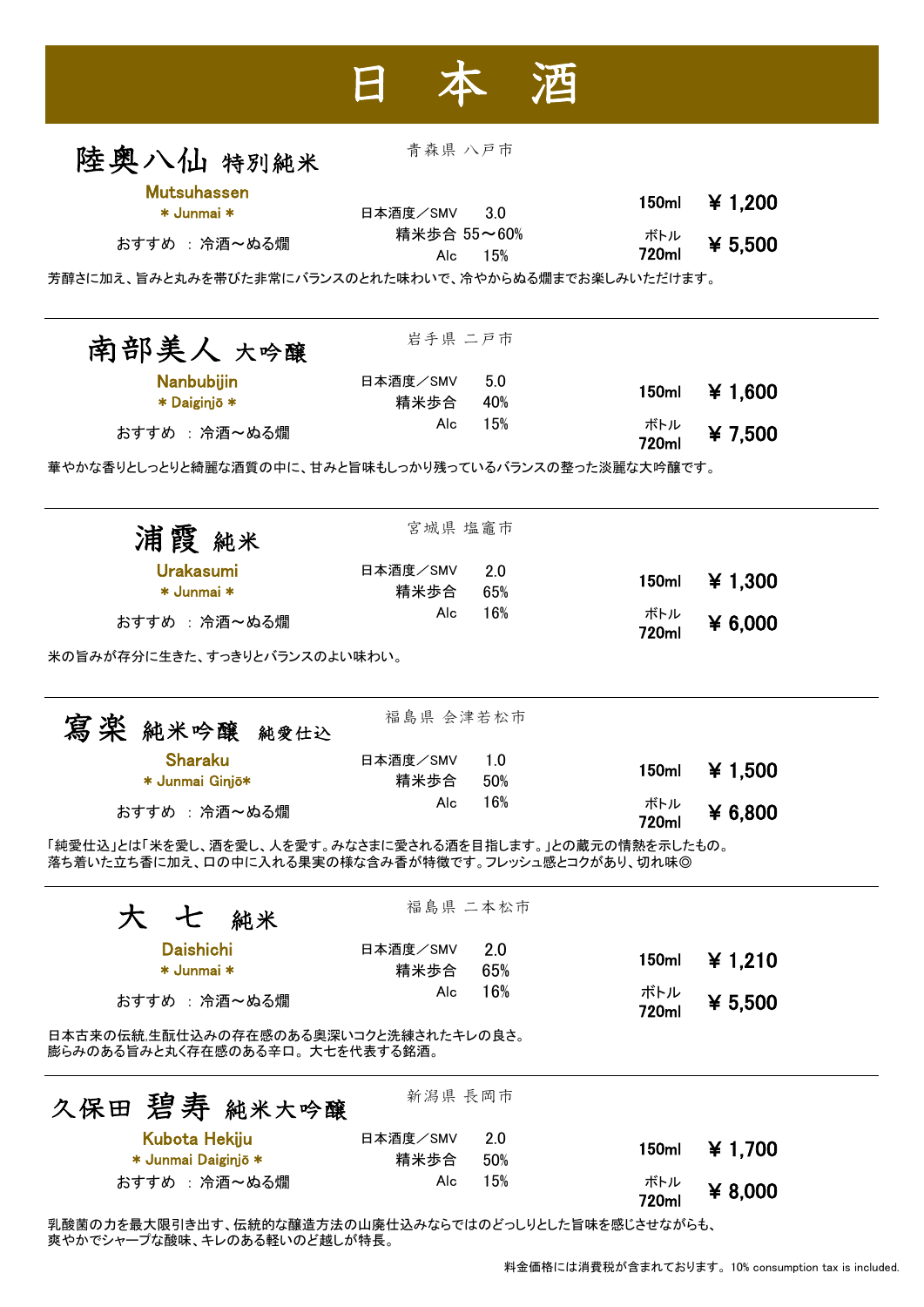|                                                                      | 新潟県 長岡市     |            |                   |           |
|----------------------------------------------------------------------|-------------|------------|-------------------|-----------|
| 吉乃川 吟醸                                                               |             |            |                   |           |
| Yoshinogawa                                                          | 日本酒度/SMV    | 2.0<br>55% | 150 <sub>ml</sub> | ¥ 900     |
| * Ginjō *                                                            | 精米歩合<br>Alc | 15%        | ボトル               |           |
| おすすめ : 冷酒                                                            |             |            | 720ml             | ¥4,300    |
| さわやかな香りとツルツルとした透明感のあるロ当たり。米と水にこだわり、妥協を許さぬ杜氏達の技の傑作。                   |             |            |                   |           |
| 水芭蕉 翠 純米大吟醸                                                          | 群馬県 川場村     |            |                   |           |
| Mizubashō Sui                                                        | 日本酒度/SMV    | 2.0        | 150ml             |           |
| * Junmai Daiginjō *                                                  | 精米歩合        | 55%        |                   | ¥ 1,400   |
| おすすめ : 冷酒                                                            | Alc         | 15%        | ボトル<br>720ml      | ¥ $6,500$ |
| 水芭蕉の花が最も連想される味わい。柔らかで優しい白桃や洋梨のような香味は、飲む人の心を包みこんでいきます。                |             |            |                   |           |
| 大吟醸                                                                  | 千葉県 香取市     |            |                   |           |
| Kanō                                                                 | 日本酒度/SMV    | 3.0        |                   |           |
| * Daiginjō *                                                         | 精米歩合        | 35%        | 150ml             | ¥1,650    |
| おすすめ : 冷酒~常温                                                         | Alc         | 17%        | ボトル<br>720ml      | ¥7,370    |
| 淡麗でまろやか。馥郁(ふくいく)とした香りがロ中に広がり、飲む程に吟醸酒の風格が漂う。<br>山廃純米                  | 千葉県 神崎町     |            |                   |           |
| Fudō                                                                 |             |            | 150ml             | ¥ 1.210   |
| * Junmai *                                                           | 日本酒度/SMV    | 2.0        |                   |           |
| おすすめ : 冷酒~お燗                                                         | 精米歩合<br>Alc | 65%<br>15% | ボトル<br>720ml      | ¥ $5,500$ |
| 昔ながらの山廃酒母が醸す、独特の酸味との味わいが調和した純米酒。濃醇で丸みがあり、冷やはもちろんお燗が絶品です。             |             |            |                   |           |
| 長命泉 吟醸純米PB                                                           | 千葉県 成田市     |            |                   |           |
| <b>Chōmeisen PB</b>                                                  | 日本酒度/SMV    | 1.0        | 150ml             | ¥ 1,320   |
| * Ginjō Junmai *                                                     | 精米歩合<br>Alc | 35%<br>13% | ボトル               |           |
| おすすめ : 冷酒~お燗                                                         |             |            | 720ml             | ¥ 5,500   |
| 人気の吟醸純米。芳醇で美味。常温または燗酒がおすすめです。<br>燗で薫りを味わうのも良し、熱めの燗にして味わうと別の良さが出てきます。 |             |            |                   |           |
| 長命泉 吟醸辛口                                                             | 千葉県 成田市     |            |                   |           |
| Chōmeisen Ginjō karakuchi                                            | 日本酒度/SMV    | 6.0        | 150ml             | ¥ 990     |
| * Ginjō Dry *                                                        | 精米歩合        | 55%<br>15% |                   |           |
| おすすめ : 冷酒~ぬる燗                                                        | Alc         |            | ボトル<br>720ml      | ¥4,180    |
| 長命泉を代表する銘柄。                                                          |             |            |                   |           |

お食事に合わせやすい、香りが穏やかで辛口の吟醸酒です。